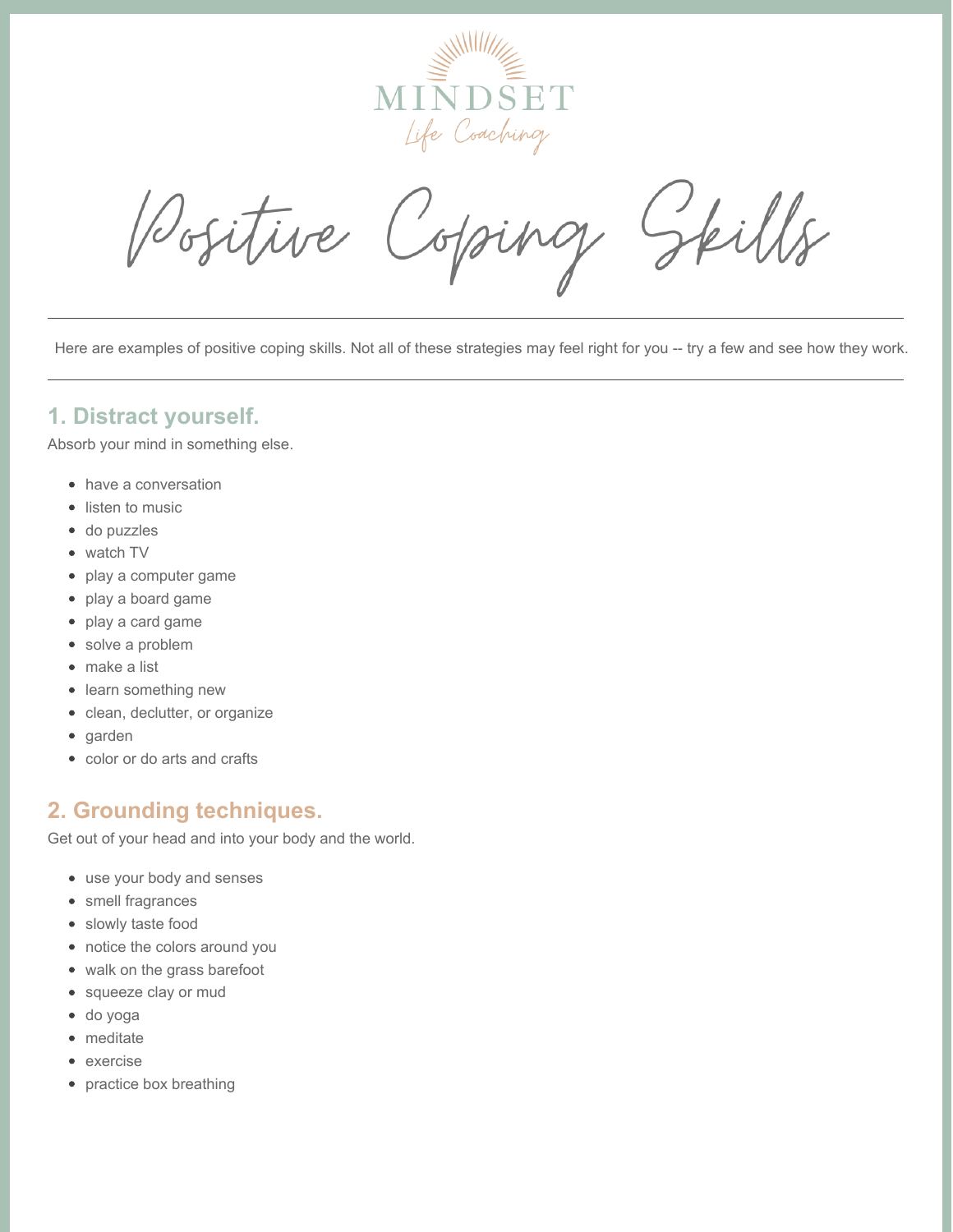# **3. Emotional release.**

Let it out!

- yell
- scream
- $\bullet$  run
- take a cold shower
- let yourself cry
- watch funny videos and let yourself laugh
- try boxing, popping balloons, or listen to music and dance

## **4. Self love.**

Be kind to yourself.

- massage your hands
- paint your nails
- cook a special meal
- make your bed
- take a bubble bath or long shower
- brush your hair
- buy a small treat
- drink a warm cup of tea

# **5. Think about your thoughts.**

Pay attention to your thought patterns.

- write down negative thoughts then list all the reasons why they may not be true
- imagine someone you love had those thoughts what advice would you give them?

# **6. Shift your focus to other people.**

Pay attention to other things going on around you.

- help someone else
- smile at a stranger
- pray
- volunteer
- do random acts of kindness
- serve others

## **7. Self-soothing.**

Comfort yourself through your five senses.

- listen to soothing music
- sit outside and listen to the sounds of nature
- take a hot bath or shower
- hold a pillow, stuffed animal, or other soothing object
- place a cool cloth on your face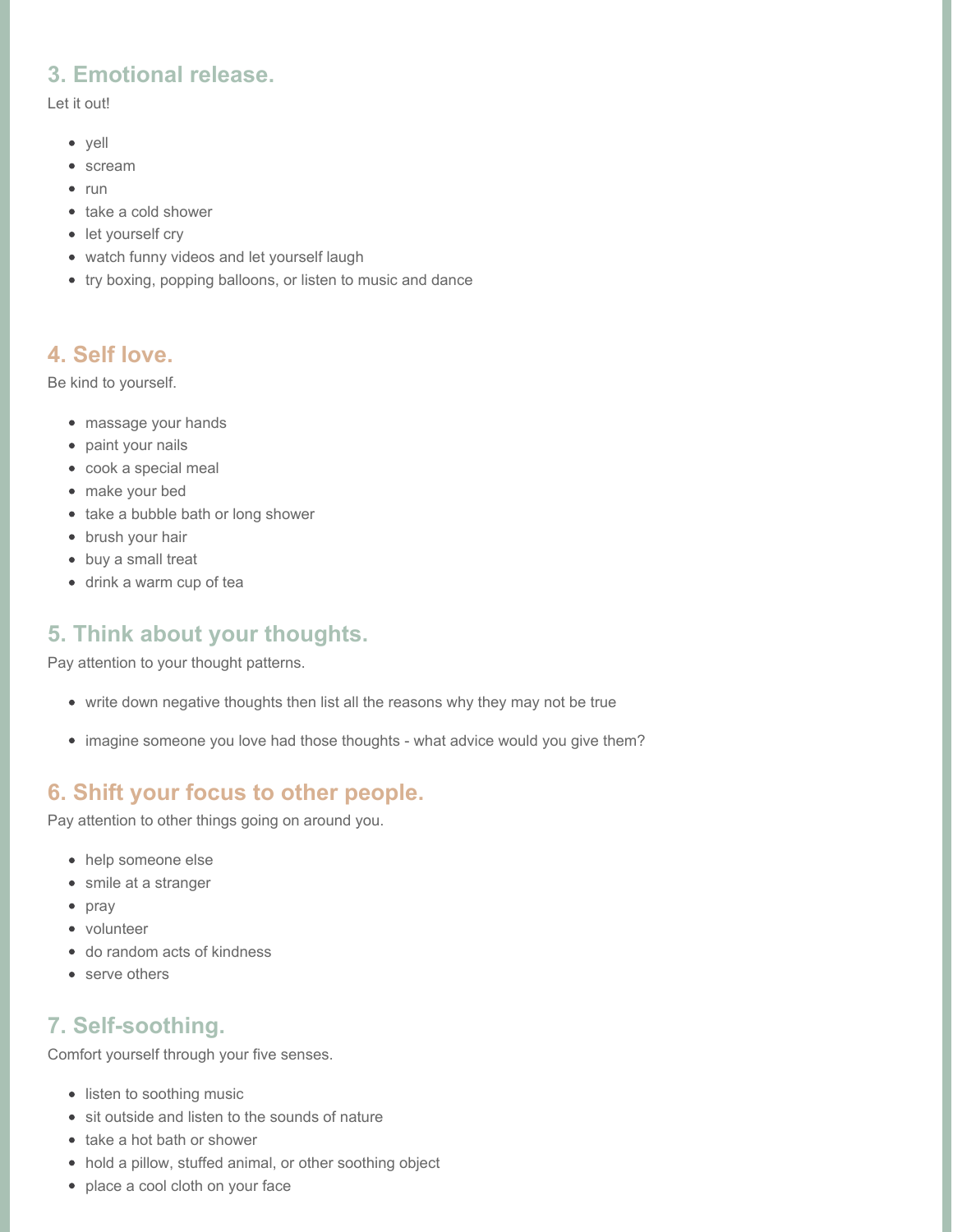- hold something cool such as a can of sparkling water
- hold something warm such as a cup of coffee
- slowly stretch your muscles
- remind yourself where you are and that you are safe
- use aromatherapy

#### **8. Spiritual.**

- guided meditation
- read the Bible
- do a devotional
- find spiritual community
- journal
- pray
- practice mindfulness throughout the day
- connect with a spiritual mentor
- be in nature
- serve someone else
- listen to an online sermon
- go to church
- listen to worship music
- volunteer for a cause
- make a list of things you are grateful for
- seek biblical counseling

#### **9. Mental.**

- reach out for support
- repeat positive affirmations
- read a self-help book
- talk to a friend
- $\bullet$  find a hobby
- buy yourself a present
- watch a movie
- watch something that makes you laugh
- journal
- do a puzzle or crossword
- write down your thoughts
- engage your senses
- do a craft

## **10. Physical.**

- exercise
- eating something healthy
- take a hot bath or shower
- practice deep breathing exercises
- take a walk outside
- abstain from caffeine and alcohol
- do yoga